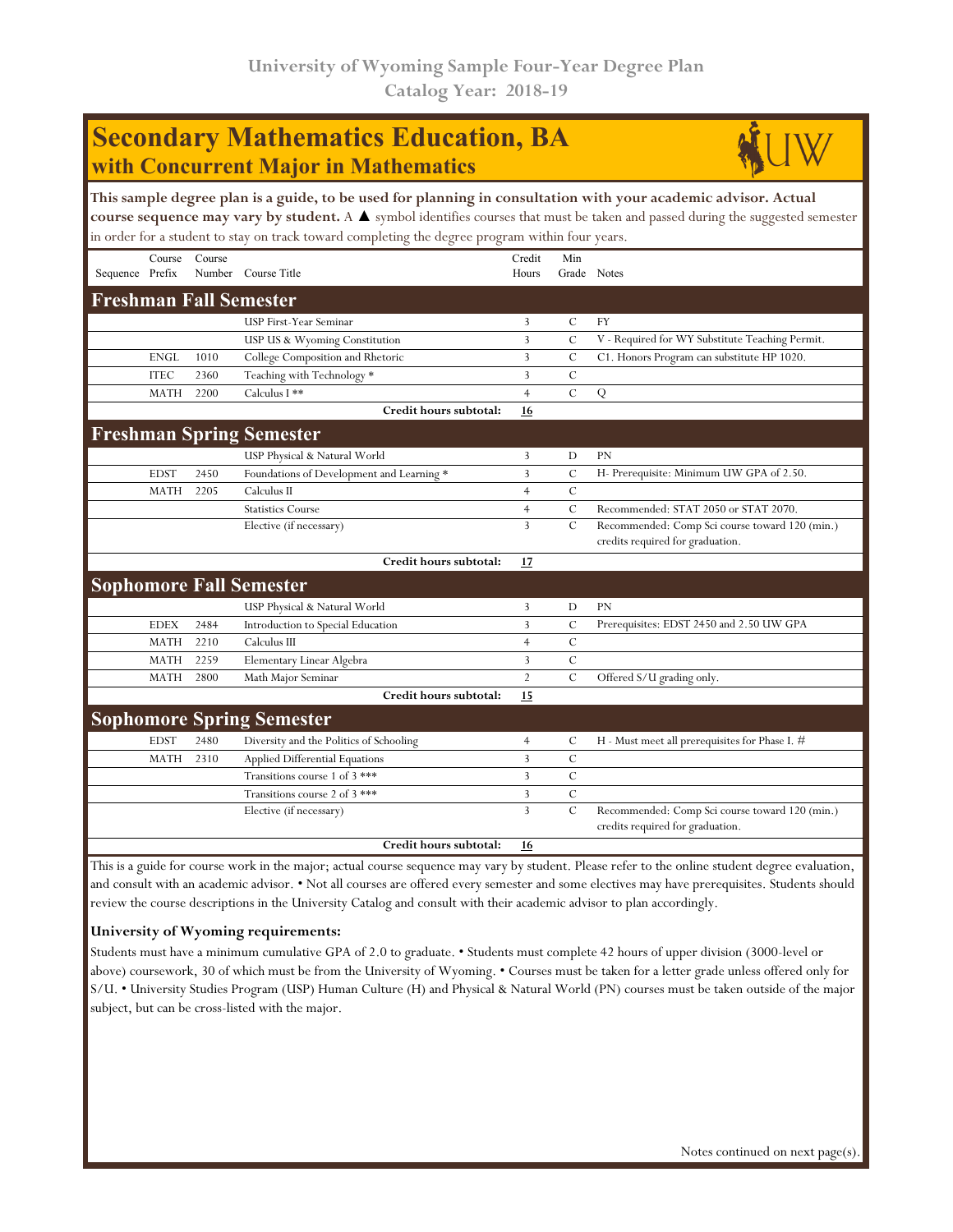| Course<br>Credit<br>Min<br>Course<br>Sequence Prefix<br>Number Course Title<br>Grade Notes<br>Hours<br><b>Junior Fall Semester</b><br>3550<br><b>EDST</b><br><b>Educational Assessment</b><br>$\overline{2}$<br>C<br>GPA.<br>4300<br>3<br>$\mathcal{C}$<br>MATH<br>Introduction to Mathematical Modeling<br>academic advisor regarding options.<br>3<br>$\mathcal{C}$<br>Depth Sequence course 1 of 2 ****<br>3<br>$\mathcal{C}$<br>Transitions course 3 of 3 ***<br>3<br>$\mathcal{C}$<br>Elective (if necessary).<br>required for graduation.<br>Credit hours subtotal:<br>14<br><b>Junior Spring Semester</b><br><b>EDST</b><br>3000<br>Teacher as Practitioner<br>6<br>C<br>C2. Admission to Phase II required. $#$<br>3<br>$\mathcal{C}$<br>4000<br>History of Mathematics<br><b>MATH</b><br>Depth Sequence course 2 of 2****<br>3<br>$\mathcal{C}$<br>$\mathcal{C}$<br>3<br><b>Upper Division Math Elective</b><br>Credit hours subtotal:<br>15<br><b>Senior Fall Semester</b><br><b>EDSE</b><br>3<br>$\mathcal{C}$<br>3271<br>Methods I: Secondary Mathematics Education<br>program required. #<br><b>EDSE</b><br>4271<br>$\cal C$<br>▲<br>$\overline{4}$<br>Methods II: Secondary Mathematics Education<br>of the program required. #<br><b>MATH</b><br>4150<br>3<br>$\mathbf C$<br>▲<br>Secondary School on Campus<br>Concurrent enrollment in EDSE 4271 required.<br>3<br>$\mathcal{C}$<br><b>MATH</b><br>4600<br>Foundations of Geometry<br>Credit hours subtotal:<br>13<br><b>Senior Spring Semester</b><br>4500<br><b>EDEL</b><br>Residency in Teaching<br>15<br>S<br>the program required. #<br>Credit hours subtotal:<br>15<br><b>TOTAL CREDIT HOURS</b><br>121 | <b>Secondary Mathematics Education, BA</b><br>with Concurrent Major in Mathematics |  |  |  |  |  |                                                            |  |  |  |
|--------------------------------------------------------------------------------------------------------------------------------------------------------------------------------------------------------------------------------------------------------------------------------------------------------------------------------------------------------------------------------------------------------------------------------------------------------------------------------------------------------------------------------------------------------------------------------------------------------------------------------------------------------------------------------------------------------------------------------------------------------------------------------------------------------------------------------------------------------------------------------------------------------------------------------------------------------------------------------------------------------------------------------------------------------------------------------------------------------------------------------------------------------------------------------------------------------------------------------------------------------------------------------------------------------------------------------------------------------------------------------------------------------------------------------------------------------------------------------------------------------------------------------------------------------------------------------------------------------------------------------------------------------------------------------|------------------------------------------------------------------------------------|--|--|--|--|--|------------------------------------------------------------|--|--|--|
|                                                                                                                                                                                                                                                                                                                                                                                                                                                                                                                                                                                                                                                                                                                                                                                                                                                                                                                                                                                                                                                                                                                                                                                                                                                                                                                                                                                                                                                                                                                                                                                                                                                                                |                                                                                    |  |  |  |  |  |                                                            |  |  |  |
|                                                                                                                                                                                                                                                                                                                                                                                                                                                                                                                                                                                                                                                                                                                                                                                                                                                                                                                                                                                                                                                                                                                                                                                                                                                                                                                                                                                                                                                                                                                                                                                                                                                                                |                                                                                    |  |  |  |  |  |                                                            |  |  |  |
|                                                                                                                                                                                                                                                                                                                                                                                                                                                                                                                                                                                                                                                                                                                                                                                                                                                                                                                                                                                                                                                                                                                                                                                                                                                                                                                                                                                                                                                                                                                                                                                                                                                                                |                                                                                    |  |  |  |  |  | Prerequisites: EDST 2480; USP Q; 2.75 UW cumulative        |  |  |  |
|                                                                                                                                                                                                                                                                                                                                                                                                                                                                                                                                                                                                                                                                                                                                                                                                                                                                                                                                                                                                                                                                                                                                                                                                                                                                                                                                                                                                                                                                                                                                                                                                                                                                                |                                                                                    |  |  |  |  |  | Recommended Breadth elective; consulth with your           |  |  |  |
|                                                                                                                                                                                                                                                                                                                                                                                                                                                                                                                                                                                                                                                                                                                                                                                                                                                                                                                                                                                                                                                                                                                                                                                                                                                                                                                                                                                                                                                                                                                                                                                                                                                                                |                                                                                    |  |  |  |  |  |                                                            |  |  |  |
|                                                                                                                                                                                                                                                                                                                                                                                                                                                                                                                                                                                                                                                                                                                                                                                                                                                                                                                                                                                                                                                                                                                                                                                                                                                                                                                                                                                                                                                                                                                                                                                                                                                                                |                                                                                    |  |  |  |  |  |                                                            |  |  |  |
|                                                                                                                                                                                                                                                                                                                                                                                                                                                                                                                                                                                                                                                                                                                                                                                                                                                                                                                                                                                                                                                                                                                                                                                                                                                                                                                                                                                                                                                                                                                                                                                                                                                                                |                                                                                    |  |  |  |  |  | Recommended: Comp Sci course toward 120 (min.) crs.        |  |  |  |
|                                                                                                                                                                                                                                                                                                                                                                                                                                                                                                                                                                                                                                                                                                                                                                                                                                                                                                                                                                                                                                                                                                                                                                                                                                                                                                                                                                                                                                                                                                                                                                                                                                                                                |                                                                                    |  |  |  |  |  |                                                            |  |  |  |
|                                                                                                                                                                                                                                                                                                                                                                                                                                                                                                                                                                                                                                                                                                                                                                                                                                                                                                                                                                                                                                                                                                                                                                                                                                                                                                                                                                                                                                                                                                                                                                                                                                                                                |                                                                                    |  |  |  |  |  |                                                            |  |  |  |
|                                                                                                                                                                                                                                                                                                                                                                                                                                                                                                                                                                                                                                                                                                                                                                                                                                                                                                                                                                                                                                                                                                                                                                                                                                                                                                                                                                                                                                                                                                                                                                                                                                                                                |                                                                                    |  |  |  |  |  |                                                            |  |  |  |
|                                                                                                                                                                                                                                                                                                                                                                                                                                                                                                                                                                                                                                                                                                                                                                                                                                                                                                                                                                                                                                                                                                                                                                                                                                                                                                                                                                                                                                                                                                                                                                                                                                                                                |                                                                                    |  |  |  |  |  |                                                            |  |  |  |
|                                                                                                                                                                                                                                                                                                                                                                                                                                                                                                                                                                                                                                                                                                                                                                                                                                                                                                                                                                                                                                                                                                                                                                                                                                                                                                                                                                                                                                                                                                                                                                                                                                                                                |                                                                                    |  |  |  |  |  |                                                            |  |  |  |
|                                                                                                                                                                                                                                                                                                                                                                                                                                                                                                                                                                                                                                                                                                                                                                                                                                                                                                                                                                                                                                                                                                                                                                                                                                                                                                                                                                                                                                                                                                                                                                                                                                                                                |                                                                                    |  |  |  |  |  |                                                            |  |  |  |
|                                                                                                                                                                                                                                                                                                                                                                                                                                                                                                                                                                                                                                                                                                                                                                                                                                                                                                                                                                                                                                                                                                                                                                                                                                                                                                                                                                                                                                                                                                                                                                                                                                                                                |                                                                                    |  |  |  |  |  |                                                            |  |  |  |
|                                                                                                                                                                                                                                                                                                                                                                                                                                                                                                                                                                                                                                                                                                                                                                                                                                                                                                                                                                                                                                                                                                                                                                                                                                                                                                                                                                                                                                                                                                                                                                                                                                                                                |                                                                                    |  |  |  |  |  |                                                            |  |  |  |
|                                                                                                                                                                                                                                                                                                                                                                                                                                                                                                                                                                                                                                                                                                                                                                                                                                                                                                                                                                                                                                                                                                                                                                                                                                                                                                                                                                                                                                                                                                                                                                                                                                                                                |                                                                                    |  |  |  |  |  | Offered fall semester only. Admission to Phase IIIa of the |  |  |  |
|                                                                                                                                                                                                                                                                                                                                                                                                                                                                                                                                                                                                                                                                                                                                                                                                                                                                                                                                                                                                                                                                                                                                                                                                                                                                                                                                                                                                                                                                                                                                                                                                                                                                                |                                                                                    |  |  |  |  |  | C3 - Offered fall semester only. Admission to Phase IIIa   |  |  |  |
|                                                                                                                                                                                                                                                                                                                                                                                                                                                                                                                                                                                                                                                                                                                                                                                                                                                                                                                                                                                                                                                                                                                                                                                                                                                                                                                                                                                                                                                                                                                                                                                                                                                                                |                                                                                    |  |  |  |  |  |                                                            |  |  |  |
|                                                                                                                                                                                                                                                                                                                                                                                                                                                                                                                                                                                                                                                                                                                                                                                                                                                                                                                                                                                                                                                                                                                                                                                                                                                                                                                                                                                                                                                                                                                                                                                                                                                                                |                                                                                    |  |  |  |  |  |                                                            |  |  |  |
|                                                                                                                                                                                                                                                                                                                                                                                                                                                                                                                                                                                                                                                                                                                                                                                                                                                                                                                                                                                                                                                                                                                                                                                                                                                                                                                                                                                                                                                                                                                                                                                                                                                                                |                                                                                    |  |  |  |  |  |                                                            |  |  |  |
|                                                                                                                                                                                                                                                                                                                                                                                                                                                                                                                                                                                                                                                                                                                                                                                                                                                                                                                                                                                                                                                                                                                                                                                                                                                                                                                                                                                                                                                                                                                                                                                                                                                                                |                                                                                    |  |  |  |  |  |                                                            |  |  |  |
|                                                                                                                                                                                                                                                                                                                                                                                                                                                                                                                                                                                                                                                                                                                                                                                                                                                                                                                                                                                                                                                                                                                                                                                                                                                                                                                                                                                                                                                                                                                                                                                                                                                                                |                                                                                    |  |  |  |  |  | Offered spring semester only. Admission to Phase IIIb of   |  |  |  |
|                                                                                                                                                                                                                                                                                                                                                                                                                                                                                                                                                                                                                                                                                                                                                                                                                                                                                                                                                                                                                                                                                                                                                                                                                                                                                                                                                                                                                                                                                                                                                                                                                                                                                |                                                                                    |  |  |  |  |  |                                                            |  |  |  |
|                                                                                                                                                                                                                                                                                                                                                                                                                                                                                                                                                                                                                                                                                                                                                                                                                                                                                                                                                                                                                                                                                                                                                                                                                                                                                                                                                                                                                                                                                                                                                                                                                                                                                |                                                                                    |  |  |  |  |  |                                                            |  |  |  |

## **College of Education requirements:**

The College of Education maintains rigorous admission standards to ensure the quality of preparation for future educators. This plan assumes students are able to start taking 1000-level courses the first semester of college. All professional education courses and all major content courses must be completed with a grade of C or higher. A minimum 2.50 gpa is required in major content. Current UW students wishing to change their major, students seeking re-admission to UW, or those transferring to UW from another institution can learn more about the specific admission requirements for these groups at: http://www.uwyo.edu/ste/teacher-preparation-and-advising-

office/admission%20requirements.html. All students must undergo and pass an initial criminal background check prior to full admission to the College of Education. Any costs associated with the background check are the responsibility of the student. A second background check is included as part of the state application process for the Wyoming Substitute Teaching Permit, which is required for admission to Phase II of UW's teacher education program. Criminal background checks are a standard for the profession.

# Bachelors degrees in the College of Education operate in a series of phases: Phase I, Phase II, Phase IIIa, and Phase IIIb. Continuation in the program in any content area is dependent upon the successful completion of prerequisites for each phase. A minimum 2.75 cumulative UW gpa is required for Phase II, and Phases IIIa/IIIb of the program, and to meet College of Education graduation requirements. Specific information about these requirements can be found on the program sheets for each content area that are located at: http://www.uwyo.edu/ste/teacher-preparation-and-advising-office/majors-and-program-sheets/.

**Concurrent Majors:** All Secondary Education degree programs in the College of Education include a concurrent major in the student's content area.